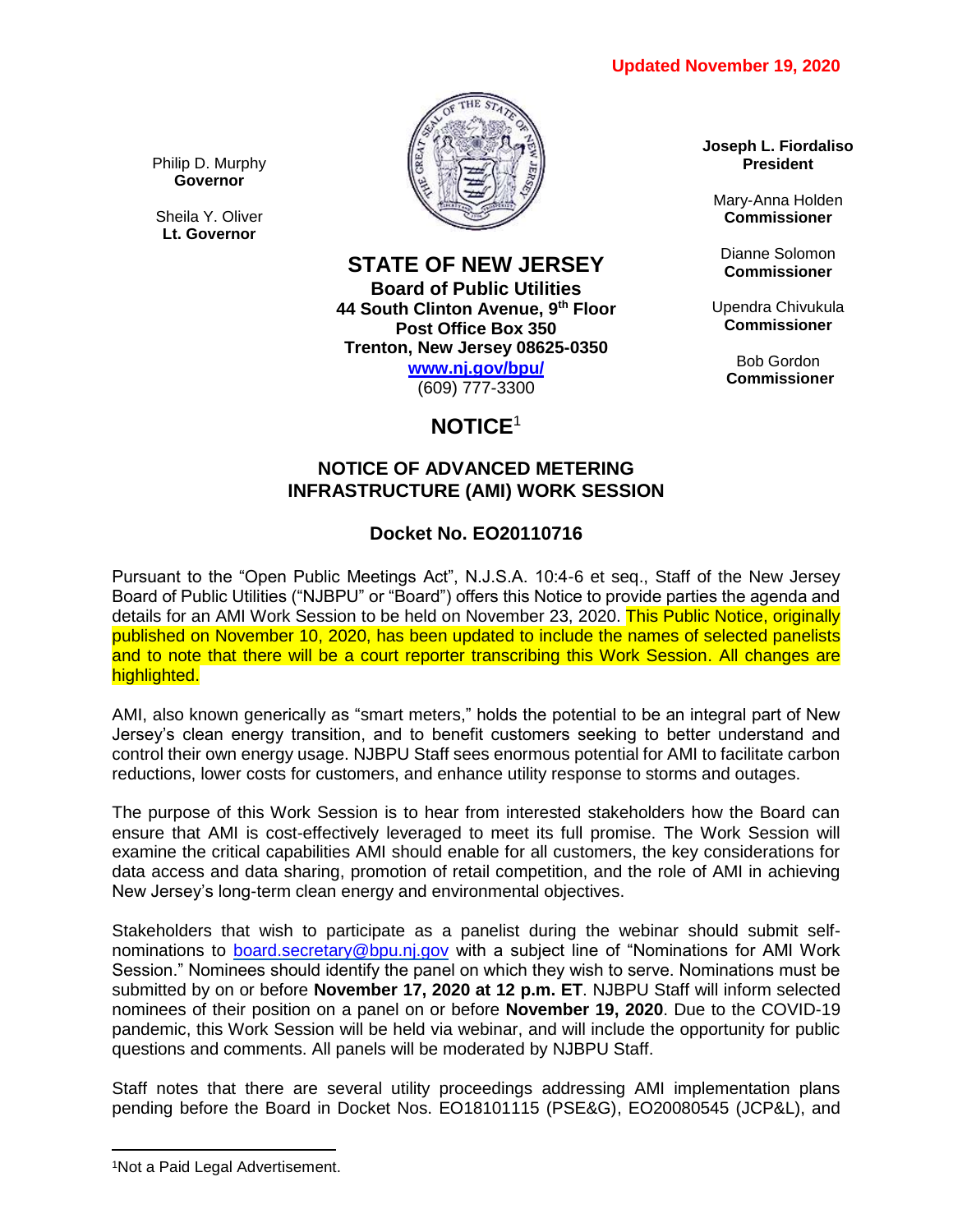EO20080541 (ACE), which may include some of issues discussed in this Work Session. Staff notes that these are separate proceedings with separate evidentiary records. This Work Session is designed to provide a forum for stakeholders to discuss issues related to AMI data sharing and analysis, but will not be made part of the evidentiary record in those proceedings.

# **AMI WORK SESSION AGENDA**

The meeting will be held on November 23, 2020.

**Register for the webinar: <https://register.gotowebinar.com/register/4528451199649988367>**

Please note that the public will be afforded the opportunity to participate and ask questions of the panelists.

#### **9:30 – 9:35 a.m.**

**Opening Remarks Heather L. Weisband, Esq., NJBPU Senior Counsel**

**9:35 a.m. – 10:20 a.m.**

**Educational Session:** Perspectives from Other States on AMI Deployment

**10:20 a.m. – 12:00 p.m. Moderated by Paul Flanagan, NJBPU Executive Director**

**Panel One:** Ensuring AMI's Ability to Facilitate EMP Goals: An Exploration of Hardware and Software Considerations

- What core capabilities are necessary to allow AMI to contribute to better distribution planning and a 100% clean energy grid?
- How can New Jersey ensure that AMI is able to deliver value today and as the grid evolves, including data capture, processing, and communications?
- How can we enable AMI to meet future use cases, not just those already deployed over the past decade?
- Are there any steps utilities should take to facilitate the use of AMI in enhancing delivery of energy efficiency services, reducing load, or displacing emissions through active load-side management, particularly in environmental justice areas?
- What technical requirements should utilities be including in their AMI rollout plans?
- **Gregg Edeson**, Partner, PA Consulting
- **Robert Gibbs**, Director of Corporate & Regulatory Affairs, Centrica
- **Marissa R. Hummon**, PhD, Chief Technology Officer, Utilidata
- **Nha Truong**, PE, Strategic Planning Program Manager, American Water

**12:30 p.m. – 2:00 p.m. Moderated by Abraham Silverman, NJBPU General Counsel**

**Panel Two: Data Access, Sharing and Transparency** 

What types of products and services can be facilitated with access to nearreal-time customer interval usage data?